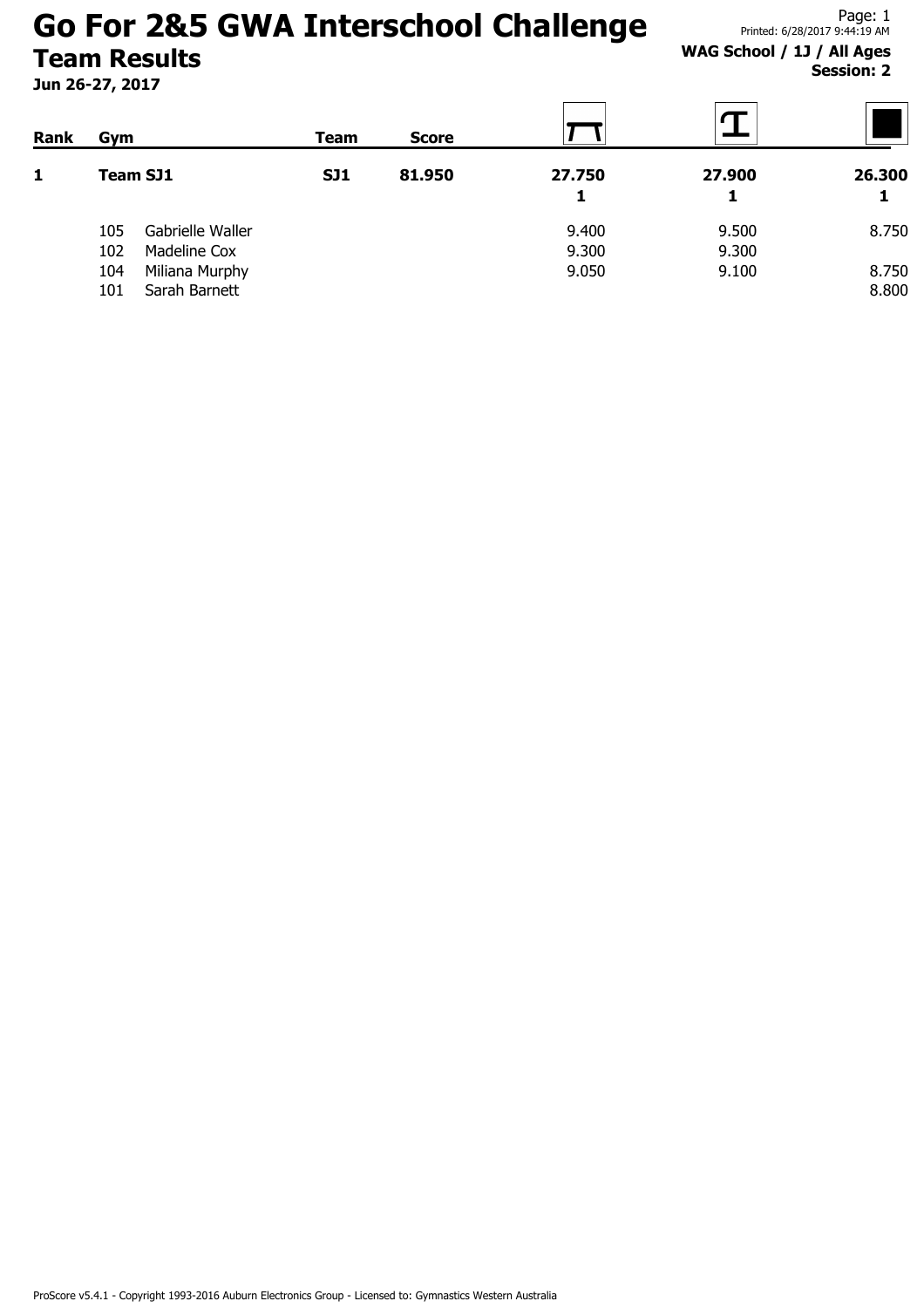Jun 26-27, 2017

#### WAG School / 1J / All Ages Session: 2

|                |     | <b>Rank Num Name</b><br>Gym      |            |             |             | AA          |
|----------------|-----|----------------------------------|------------|-------------|-------------|-------------|
|                | 105 | Gabrielle Waller<br>St Mary's    | 9.400      | 9.500       | 8.750<br>3T | 27.650      |
| $\overline{2}$ | 102 | <b>Madeline Cox</b><br>St Mary's | 9.300      | 9.300<br>2T | 8.500       | 27.100      |
| 3              | 104 | Miliana Murphy<br>St Mary's      | 9.050      | 9.100<br>4  | 8.750<br>3T | 26.900      |
| 4              | 101 | Sarah Barnett<br>St Mary's       | 8.750      | 9.000       | 8.800       | 26.550      |
| 5              | 100 | Jasmine Roades<br><b>SCBC</b>    | 8.000<br>h | 9.300<br>2T | 8.850       | 26.150      |
| 6              | 106 | Amber Webster<br>St Mary's       | 8.900      | 8.700<br>6  | 8.050       | 25.650<br>6 |
| 7              | 107 | Abbi Weston<br>St Mary's         | 7.850      | 8.500       | 8.150<br>6  | 24.500      |
| 8              | 103 | Emily Letch-Avenel<br>St Mary's  | 8          | 8           | 8           | 0.000<br>8  |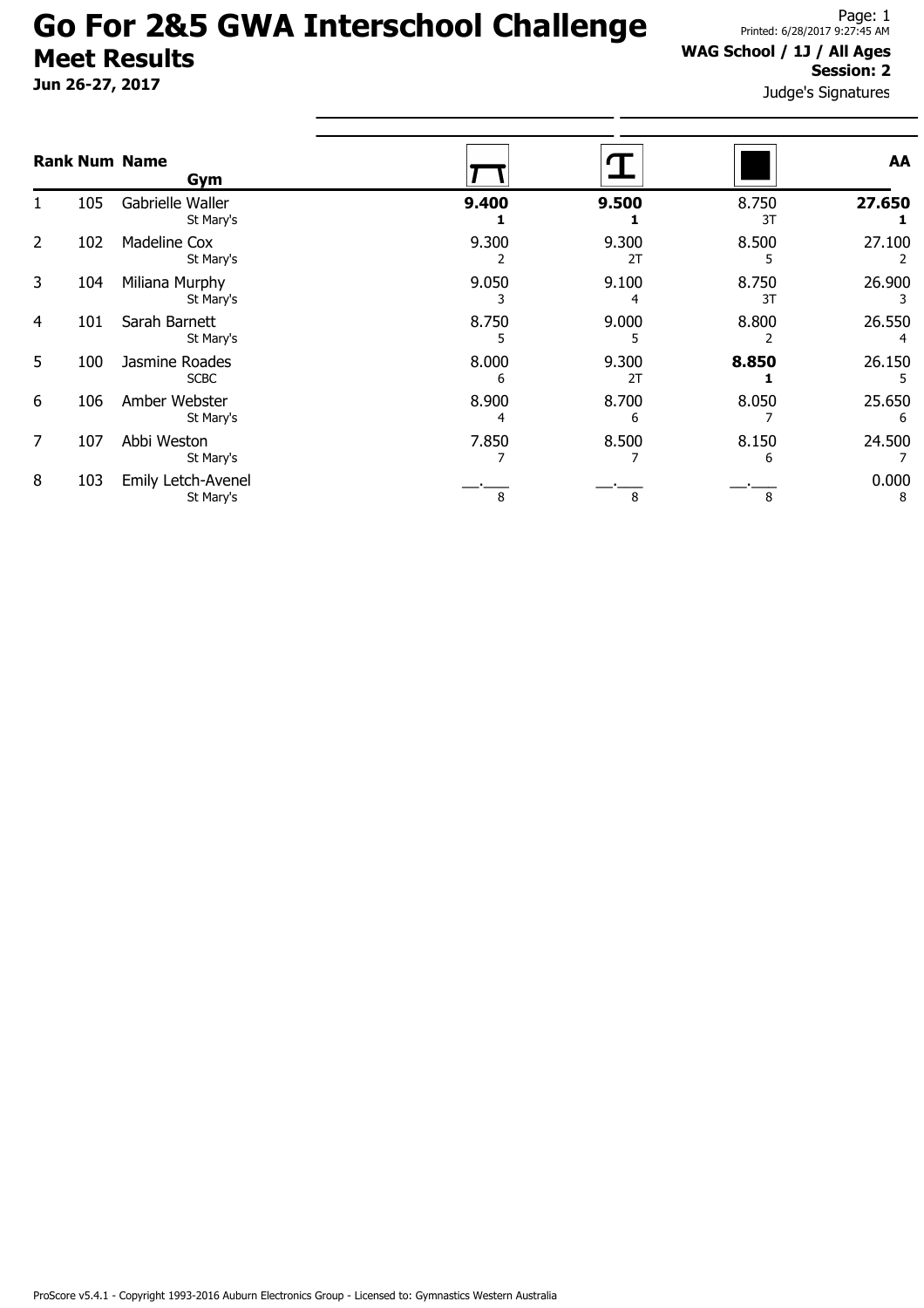Jun 26-27, 2017

### WAG School / 1S / All Ages Session: 2

| Rank | Gym                   | Team       | <b>Score</b> |        |        |        |
|------|-----------------------|------------|--------------|--------|--------|--------|
| 1    | <b>Team SS1</b>       | <b>SS1</b> | 72.850       | 17.900 | 28.300 | 26.650 |
|      |                       |            |              | 1      |        |        |
|      | 109<br>Poppy Simmonds |            |              | 9.100  | 9.500  | 8.600  |
|      | Amy Holdaway<br>108   |            |              | 8.800  | 9.400  | 8.850  |
|      | Rosie Willis<br>110   |            |              |        | 9.400  | 9.200  |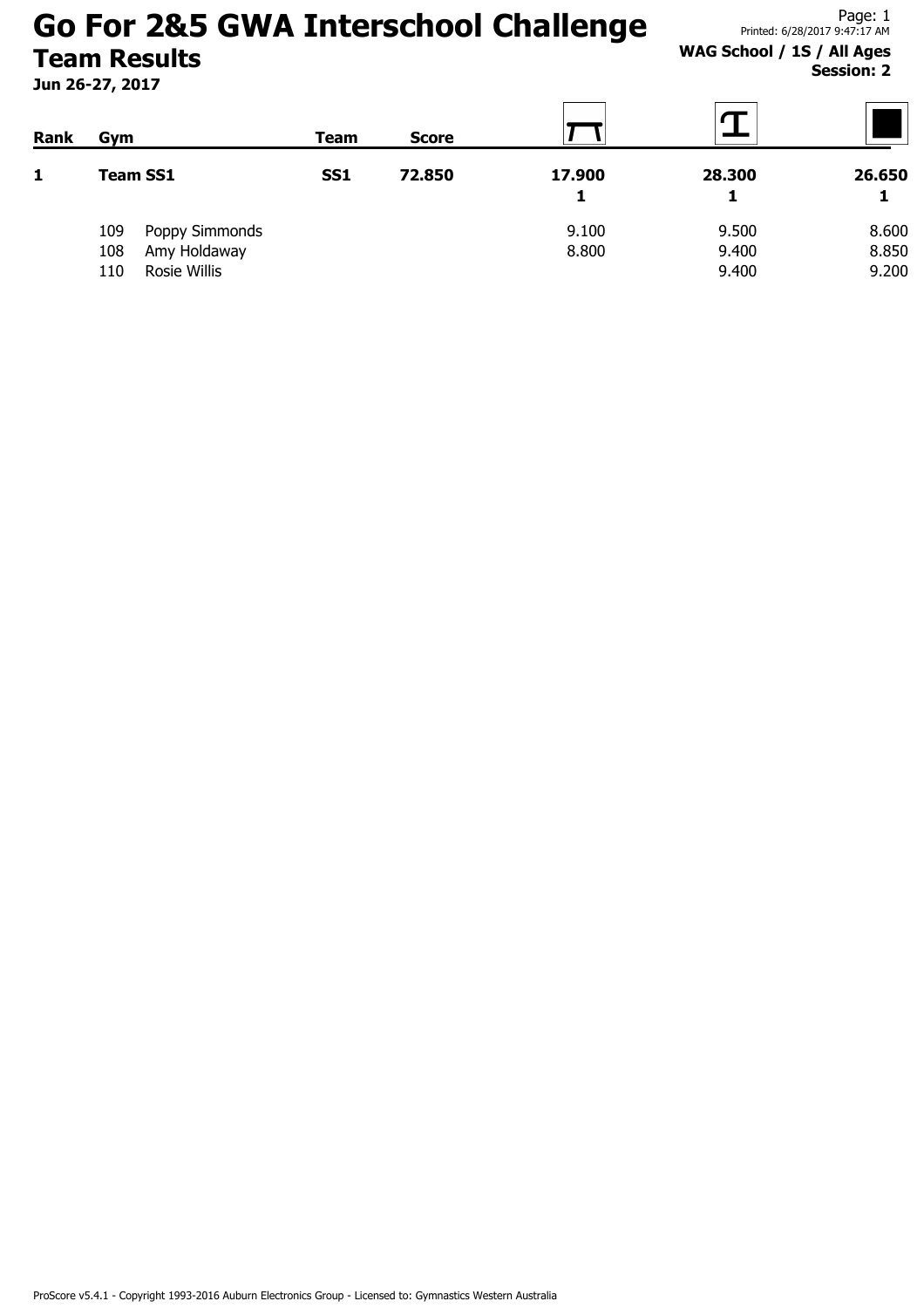Jun 26-27, 2017

#### WAG School / 1S / All Ages Session: 2

|   |     | <b>Rank Num Name</b><br>Gym |       |             |       | AA     |
|---|-----|-----------------------------|-------|-------------|-------|--------|
|   | 109 | Poppy Simmonds<br>St Mary's | 9.100 | 9.500       | 8.600 | 27.200 |
| 2 | 108 | Amy Holdaway<br>St Mary's   | 8.800 | 9.400<br>2T | 8.850 | 27.050 |
|   | 110 | Rosie Willis<br>St Mary's   |       | 9.400       | 9.200 | 18.600 |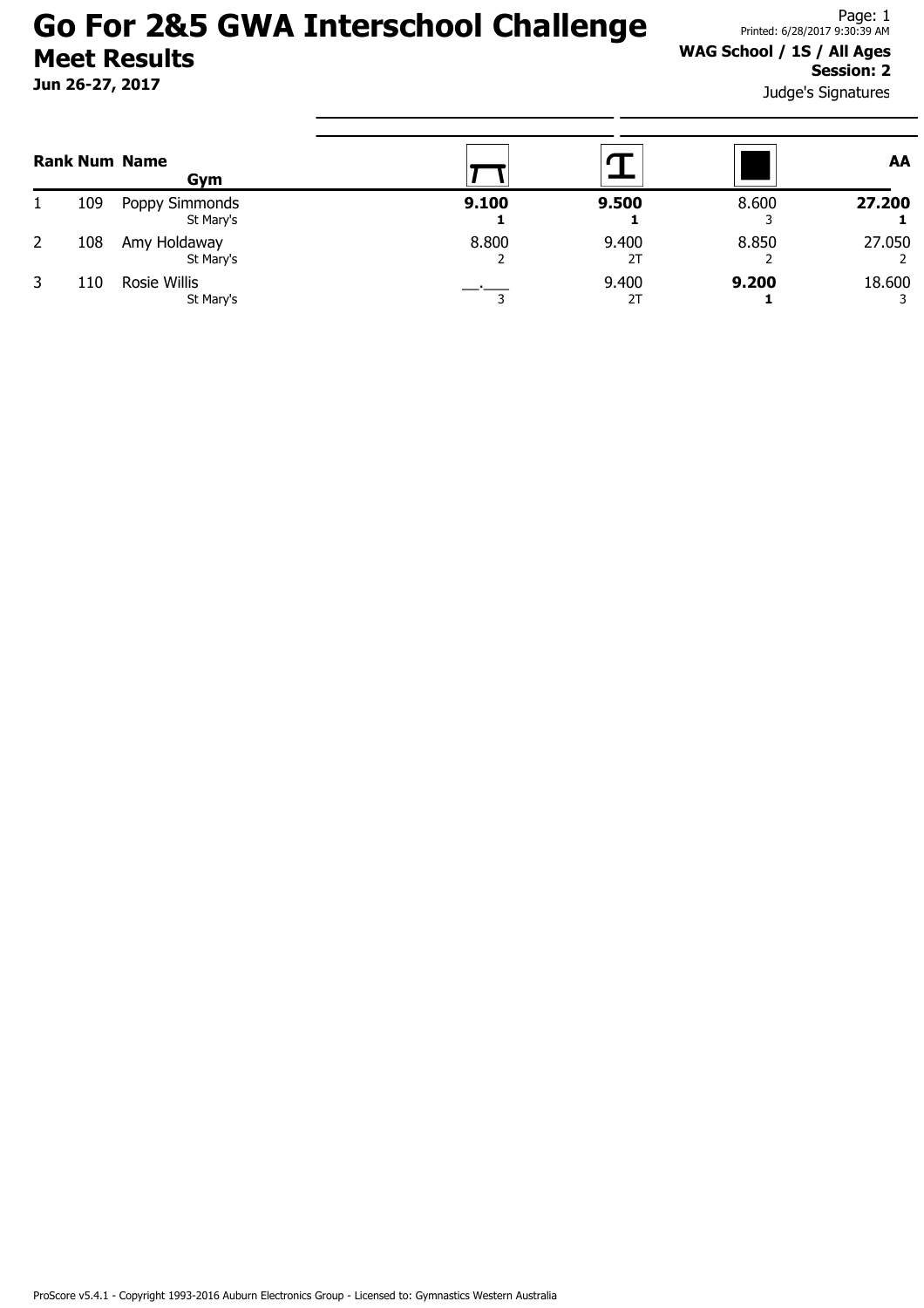# Go For 2&5 GWA Interschool Challenge

## Team Results

Jun 26-27, 2017

#### WAG School / 2J / All Ages Session: 4B

| Rank                    | <b>Gym</b>                                        | <b>Team</b>     | <b>Score</b> |                | $\bigcap$    |                         |
|-------------------------|---------------------------------------------------|-----------------|--------------|----------------|--------------|-------------------------|
| 1                       | <b>Team SJ2</b>                                   | <b>SJ2</b>      | 81.600       | 27.200<br>1    | 28.300<br>1  | 26.100<br>1             |
|                         |                                                   |                 |              |                |              |                         |
|                         | Jade Johnson<br>214<br>216                        |                 |              | 9.100<br>9.100 | 9.400        |                         |
|                         | Harper Phillips                                   |                 |              | 9.000          | 9.400        | 8.725                   |
|                         | 212<br>Maggie Farquharson                         |                 |              |                | 9.500        | 8.675                   |
|                         | 213<br>Olivia Fitzgerald<br>Keira Sabavala<br>218 |                 |              |                |              | 8.700                   |
|                         |                                                   |                 |              |                |              |                         |
| $\overline{\mathbf{2}}$ | <b>Team SD2</b>                                   | SD <sub>2</sub> | 78.125       | 25.800         | 26.300       | 26.025                  |
|                         |                                                   |                 |              | 2              | 3            | $\overline{\mathbf{2}}$ |
|                         | 200<br>Hayley Bellia                              |                 |              | 8.750          | 8.700        | 8.775                   |
|                         | 202<br>Kalei Davy                                 |                 |              | 8.650          | 8.600        |                         |
|                         | 207<br>Eboni Sawyer                               |                 |              | 8.400          |              | 8.550                   |
|                         | 210<br>Maya Wittstrom Lea                         |                 |              |                | 9.000        | 8.700                   |
| 3                       | <b>Team SW2</b>                                   | SW <sub>2</sub> | 76.650       | 24.825         | 26.600       | 25.225                  |
|                         |                                                   |                 |              | 3              | $\mathbf{2}$ | 3                       |
|                         | Lola Madeira<br>204                               |                 |              | 8.550          | 8.700        | 8.425                   |
|                         | 206<br>Amelie Richardson                          |                 |              | 8.225          | 8.800        |                         |
|                         | 203<br>Emily Finch                                |                 |              | 8.050          |              | 8.200                   |
|                         | 208<br>Mollie Skuse                               |                 |              |                | 9.100        | 8.600                   |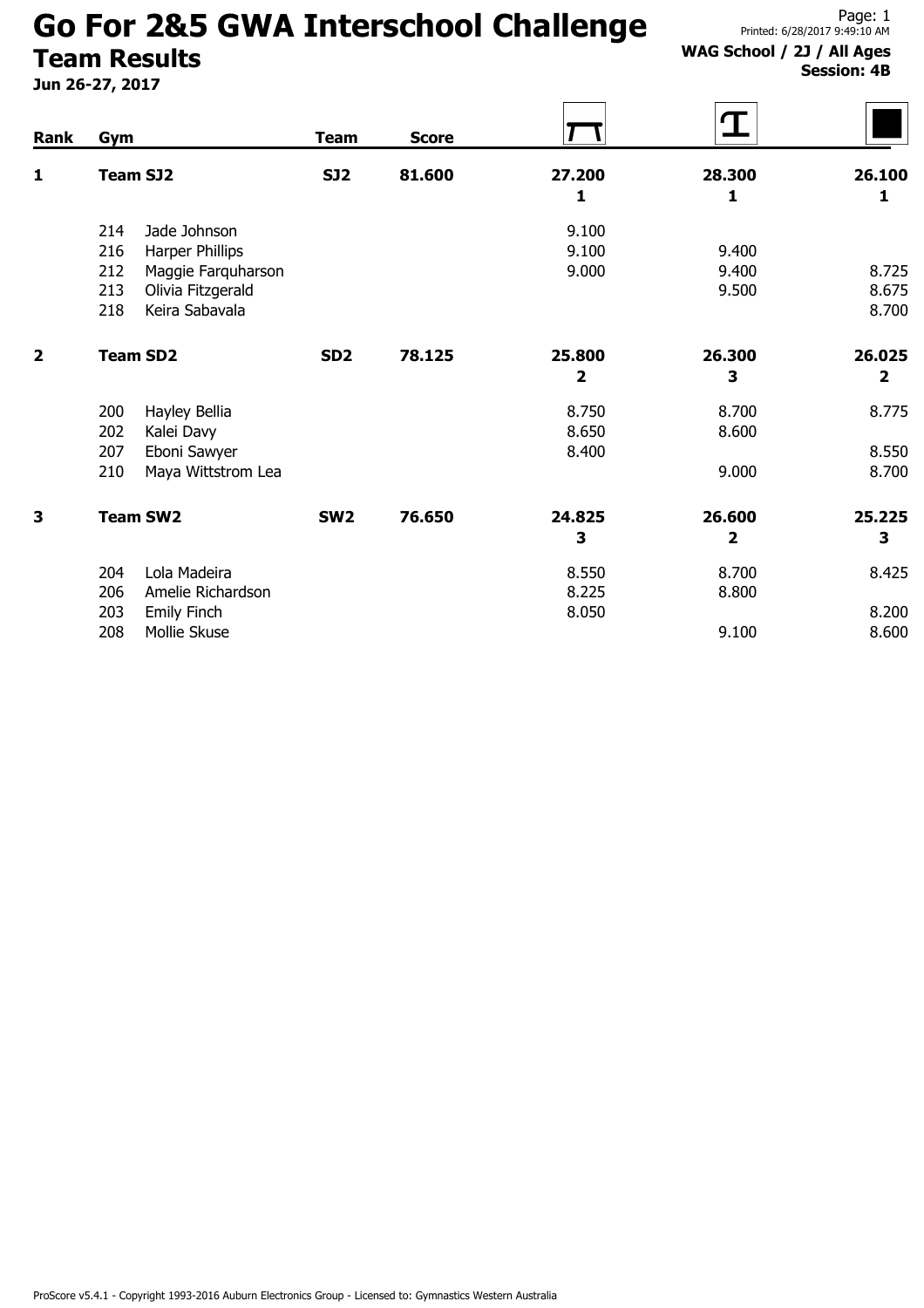Jun 26-27, 2017

#### WAG School / 2J / All Ages Session: 4B

|     |     | <b>Rank Num Name</b><br>Gym        |             | $\bf{T}$     |                         | AA                     |
|-----|-----|------------------------------------|-------------|--------------|-------------------------|------------------------|
| 1   | 212 | Maggie Farquharson<br>St Mary's    | 9.000<br>3T | 9.400<br>2T  | 8.725<br>$\overline{2}$ | 27.125<br>$\mathbf{1}$ |
| 2   | 213 | Olivia Fitzgerald<br>St Mary's     | 8.850<br>5  | 9.500<br>1   | 8.675<br>5T             | 27.025<br>2            |
| 3   | 218 | Keira Sabavala<br>St Mary's        | 9.000<br>3T | 9.300<br>4   | 8.700<br>3T             | 27.000<br>3            |
| 4   | 214 | Jade Johnson<br>St Mary's          | 9.100<br>1T | 9.200<br>5   | 8.675<br>5T             | 26.975<br>4            |
| 5   | 216 | Harper Phillips<br>St Mary's       | 9.100<br>1T | 9.400<br>2T  | 8.350<br>12T            | 26.850<br>5            |
| 6   | 200 | Hayley Bellia<br><b>SCBC</b>       | 8.750<br>7  | 8.700<br>11T | 8.775<br>1              | 26.225<br>6            |
| 7   | 215 | Maisy Lowell<br>St Mary's          | 8.800<br>6  | 9.100<br>6T  | 8.100<br>16             | 26.000<br>7            |
| 8   | 210 | Maya Wittstrom Lea<br><b>SCBC</b>  | 8.200<br>13 | 9.000<br>8T  | 8.700<br>3T             | 25.900<br>8            |
| 9   | 211 | Mackenzie Burbridge<br>St Mary's   | 8.725<br>8  | 8.700<br>11T | 8.400<br>11             | 25.825<br>9            |
| 10  | 204 | Lola Madeira<br><b>SCBC</b>        | 8.550<br>10 | 8.700<br>11T | 8.425<br>10             | 25.675<br>10           |
| 11  | 207 | Eboni Sawyer<br><b>SCBC</b>        | 8.400<br>11 | 8.400<br>16  | 8.550<br>8              | 25.350<br>11           |
| 12  | 206 | Amelie Richardson<br><b>SCBC</b>   | 8.225<br>12 | 8.800<br>10  | 8.150<br>15             | 25.175<br>12           |
| 13  | 217 | Caitlyn Ribbons<br>St Mary's       | 7.700<br>18 | 9.000<br>8T  | 8.450<br>9              | 25.150<br>13           |
| 14  | 202 | Kalei Davy<br><b>SCBC</b>          | 8.650<br>9  | 8.600<br>14  | 7.525<br>19             | 24.775<br>14           |
| 15T | 203 | <b>Emily Finch</b><br><b>SCBC</b>  | 8.050<br>15 | 8.500<br>15  | 8.200<br>14             | 24.750<br>15T          |
| 15T | 205 | Ellie Norman<br><b>SCBC</b>        | 8.100<br>14 | 8.300<br>17  | 8.350<br>12T            | 24.750<br>15T          |
| 17  | 208 | <b>Mollie Skuse</b><br><b>SCBC</b> | 6.600<br>19 | 9.100<br>6T  | 8.600<br>7              | 24.300<br>17           |
| 18  | 209 | Summer Stovold<br><b>SCBC</b>      | 7.900<br>17 | 8.200<br>18  | 7.625<br>18             | 23.725<br>18           |
| 19  | 201 | Stephanie Coto<br><b>SCBC</b>      | 7.950<br>16 | 7.800<br>19  | 7.950<br>17             | 23.700<br>19           |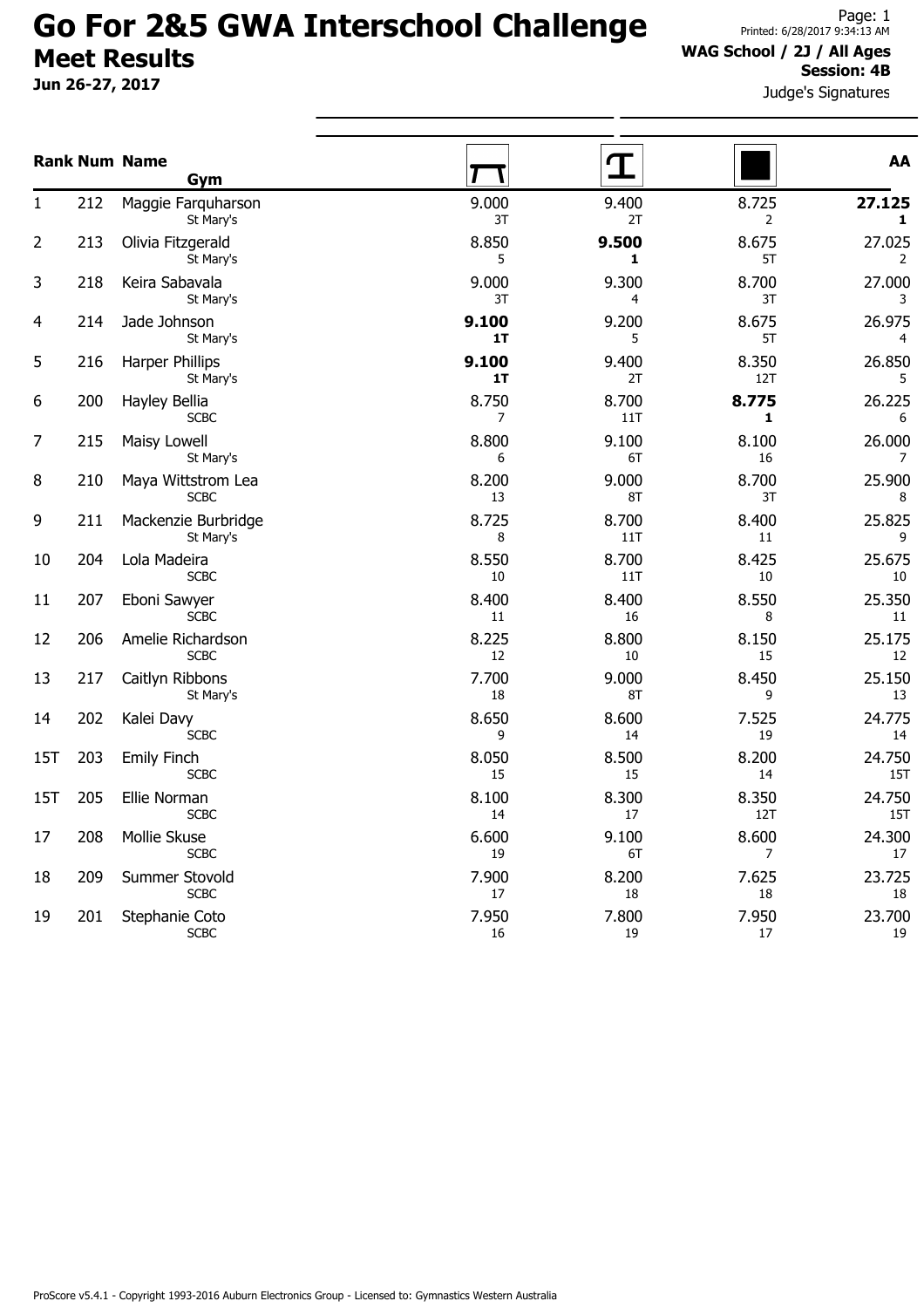Jun 26-27, 2017

WAG School / 2S / All Ages Session: 4B

| Rank | Gym                    | Team            | <b>Score</b> |             |        |        |
|------|------------------------|-----------------|--------------|-------------|--------|--------|
| 1    | <b>Team SS2</b>        | SS <sub>2</sub> | 80.800       | 27.700<br>1 | 27.000 | 26.100 |
|      | Asha Srinivasan<br>222 |                 |              | 9.600       | 9.300  | 8.525  |
|      | 220<br>Ella Richardson |                 |              | 9.150       |        | 8.575  |
|      | 221<br>Rebecca Saggers |                 |              | 8.950       | 9.000  |        |
|      | Abby Tomkinson<br>223  |                 |              |             | 8.700  | 9.000  |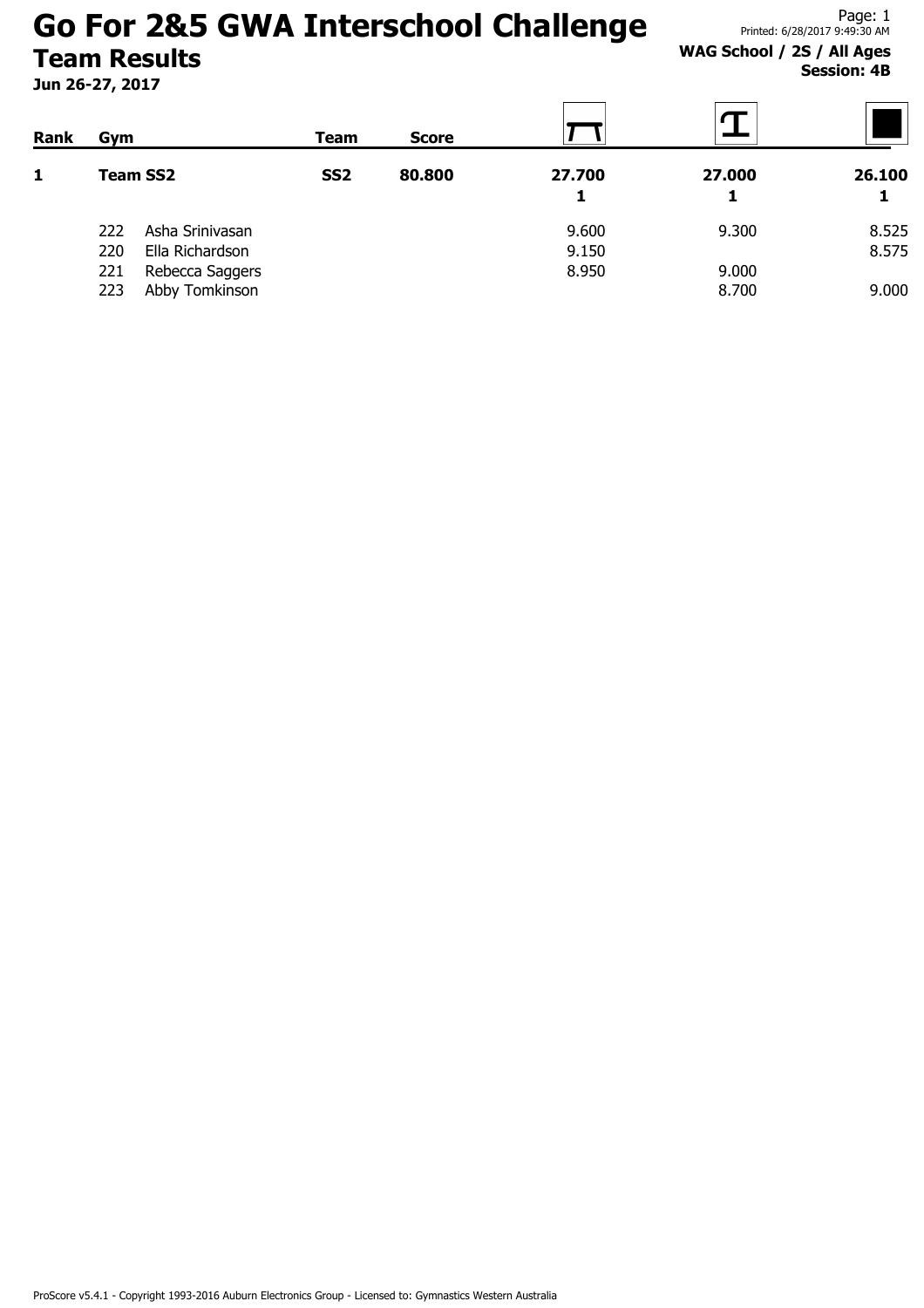Jun 26-27, 2017

#### WAG School / 2S / All Ages Session: 4B

Judge's Signatures

|                |     | <b>Rank Num Name</b><br>Gym     |       |       |            | AA     |
|----------------|-----|---------------------------------|-------|-------|------------|--------|
|                | 222 | Asha Srinivasan<br>St Mary's    | 9.600 | 9.300 | 8.525      | 27.425 |
| 2              | 223 | Abby Tomkinson<br>St Mary's     | 8.750 | 8.700 | 9.000      | 26.450 |
| 3              | 220 | Ella Richardson<br>St Mary's    | 9.150 | 8.600 | 8.575      | 26.325 |
| $\overline{4}$ | 221 | Rebecca Saggers<br>St Mary's    | 8.950 | 9.000 | 7.800<br>4 | 25.750 |
| 5              | 219 | Giovanna Bongiorno<br>St Mary's |       |       |            | 0.000  |

ProScore v5.4.1 - Copyright 1993-2016 Auburn Electronics Group - Licensed to: Gymnastics Western Australia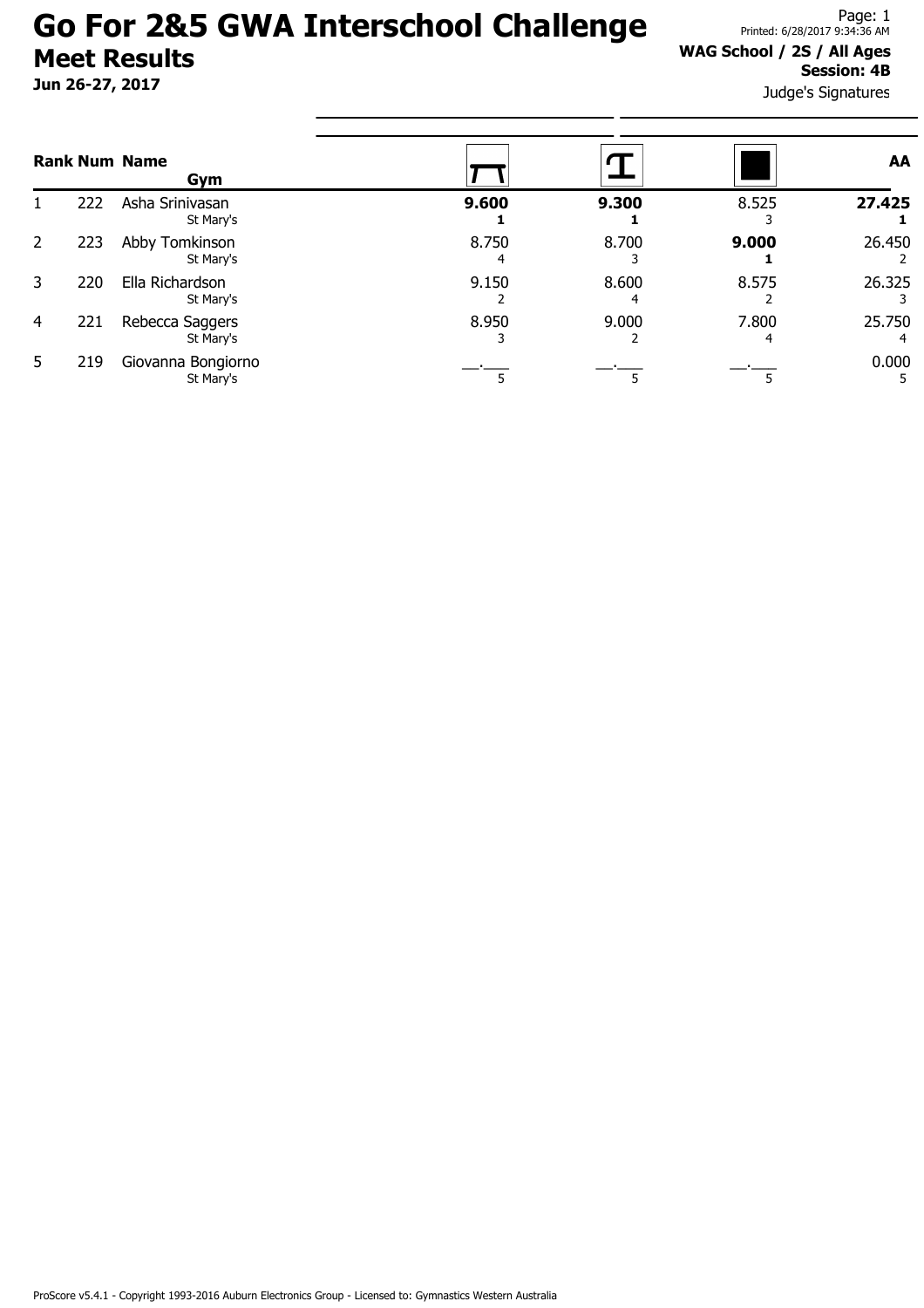Jun 26-27, 2017

#### WAG School / 3J / All Ages Session: 4A

| <b>Rank</b>  | Gym                    | Team       | <b>Score</b> |             |        |        |
|--------------|------------------------|------------|--------------|-------------|--------|--------|
| $\mathbf{1}$ | Team SJ3               | <b>SJ3</b> | 79.375       | 26.500<br>1 | 26.600 | 26.275 |
|              | 304<br>Breanna Ireland |            |              | 9.100       | 8.800  | 8.750  |
|              | Holly Wright<br>307    |            |              | 8.700       | 9.100  | 8.750  |
|              | Abbi Dean<br>301       |            |              | 8.700       | 8.700  | 8.775  |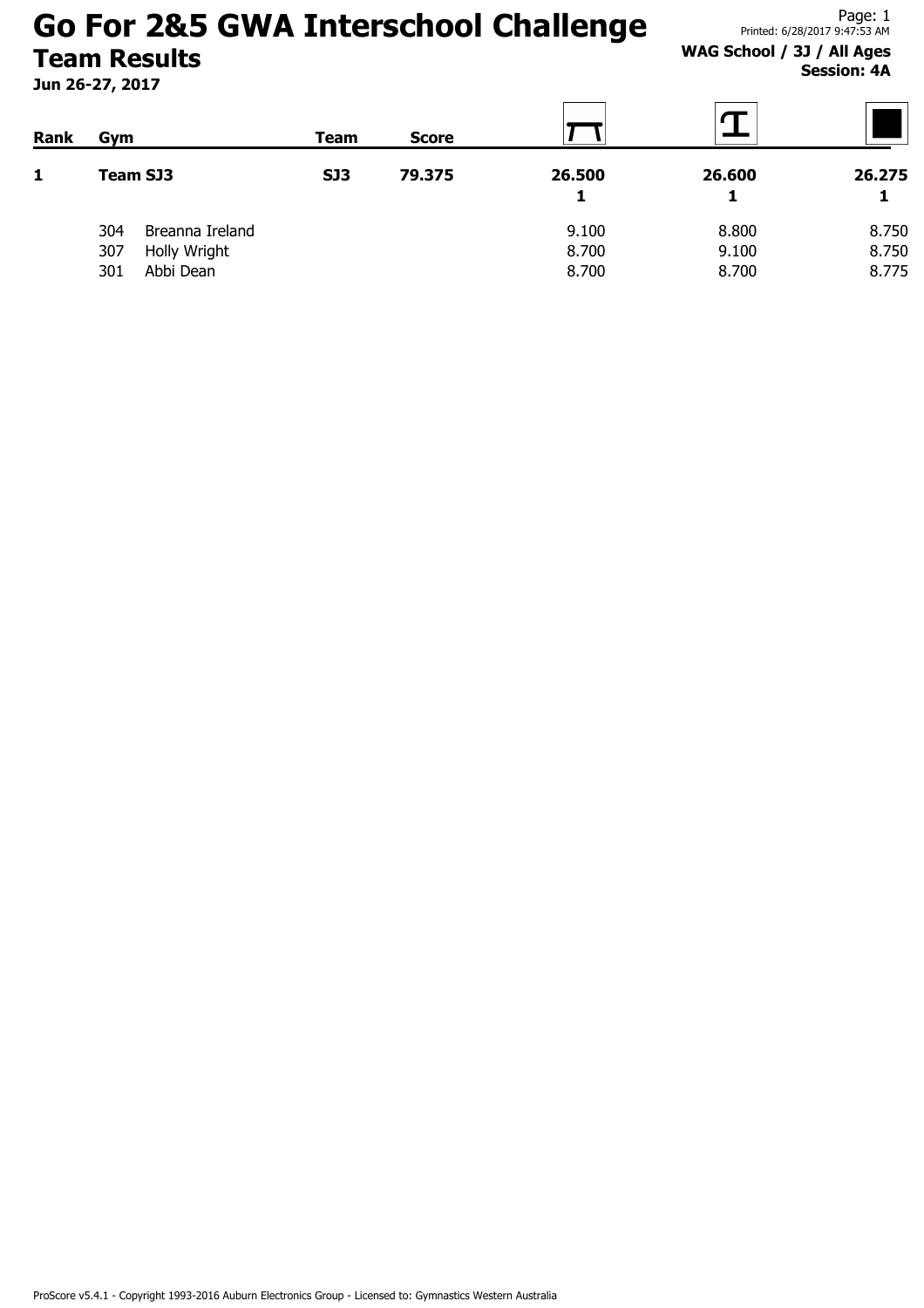Jun 26-27, 2017

#### WAG School / 3J / All Ages Session: 4A

|                |     | <b>Rank Num Name</b><br>Gym       |             |             |             | AA           |
|----------------|-----|-----------------------------------|-------------|-------------|-------------|--------------|
|                | 304 | Breanna Ireland<br>St Mary's      | 9.100       | 8.800       | 8.750<br>2T | 26.650       |
| $\overline{2}$ | 307 | Holly Wright<br>St Mary's         | 8.700<br>2T | 9.100       | 8.750<br>2T | 26.550       |
| 3              | 301 | Abbi Dean<br>St Mary's            | 8.700<br>2T | 8.700       | 8.775       | 26.175       |
| 4T             | 302 | Zara Del Borrello<br>St Mary's    | 8.600       | 8.600<br>4T | 8.250       | 25.450<br>4T |
| 4T             | 303 | Ashleigh Garnett<br>St Mary's     | 8.550       | 8.400<br>6  | 8.500<br>6  | 25.450<br>4T |
| 6              | 306 | Emma Wiese<br>St Mary's           | 8.350<br>6  | 8.200       | 8.750<br>2T | 25.300<br>6  |
| 7              | 300 | Prue Caporn<br>St Mary's          | 7.325       | 8.600<br>4T | 8.750<br>2T | 24.675       |
| 8              | 305 | Anneliese Smolonogov<br>St Mary's | 8           | 8           | 8           | 0.000<br>8   |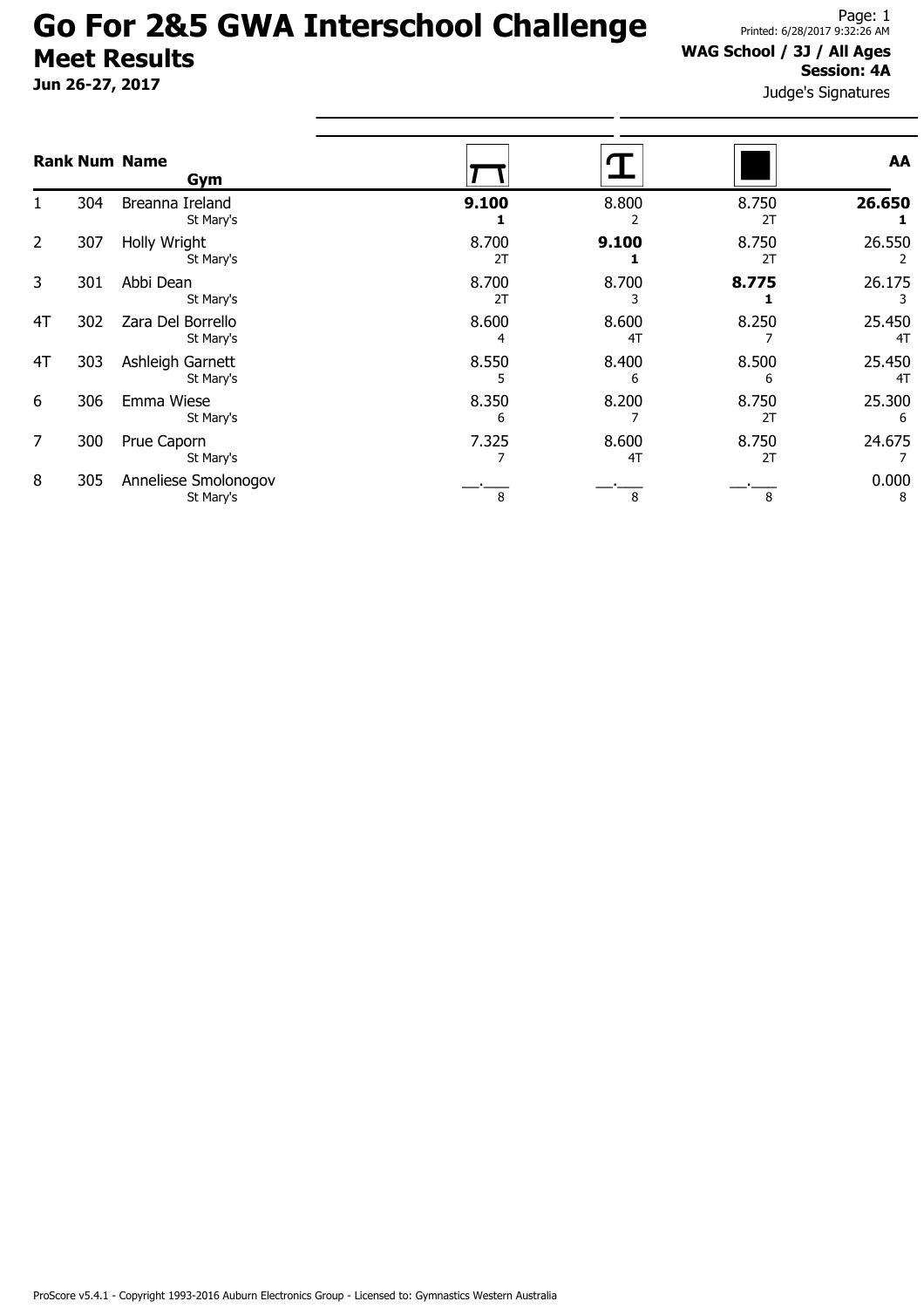Jun 26-27, 2017

Page: 1 Printed: 6/28/2017 9:48:18 AM

WAG School / 3S / All Ages Session: 4A

| <b>Rank</b><br>$\mathbf{1}$ | Gym<br><b>Team SS3</b> |                 | Team            | <b>Score</b> |        |        |        |
|-----------------------------|------------------------|-----------------|-----------------|--------------|--------|--------|--------|
|                             |                        |                 | SS <sub>3</sub> | 79.850       | 26.700 | 26.900 | 26.250 |
|                             |                        |                 |                 |              |        |        |        |
|                             | 308                    | Grace Norrish   |                 |              | 9.100  | 8.800  | 8.625  |
|                             | 310                    | Tenielle Walker |                 |              | 9.050  | 8.700  | 8.750  |
|                             | 311                    | Emma Weeks      |                 |              | 8.550  | 9.400  | 8.875  |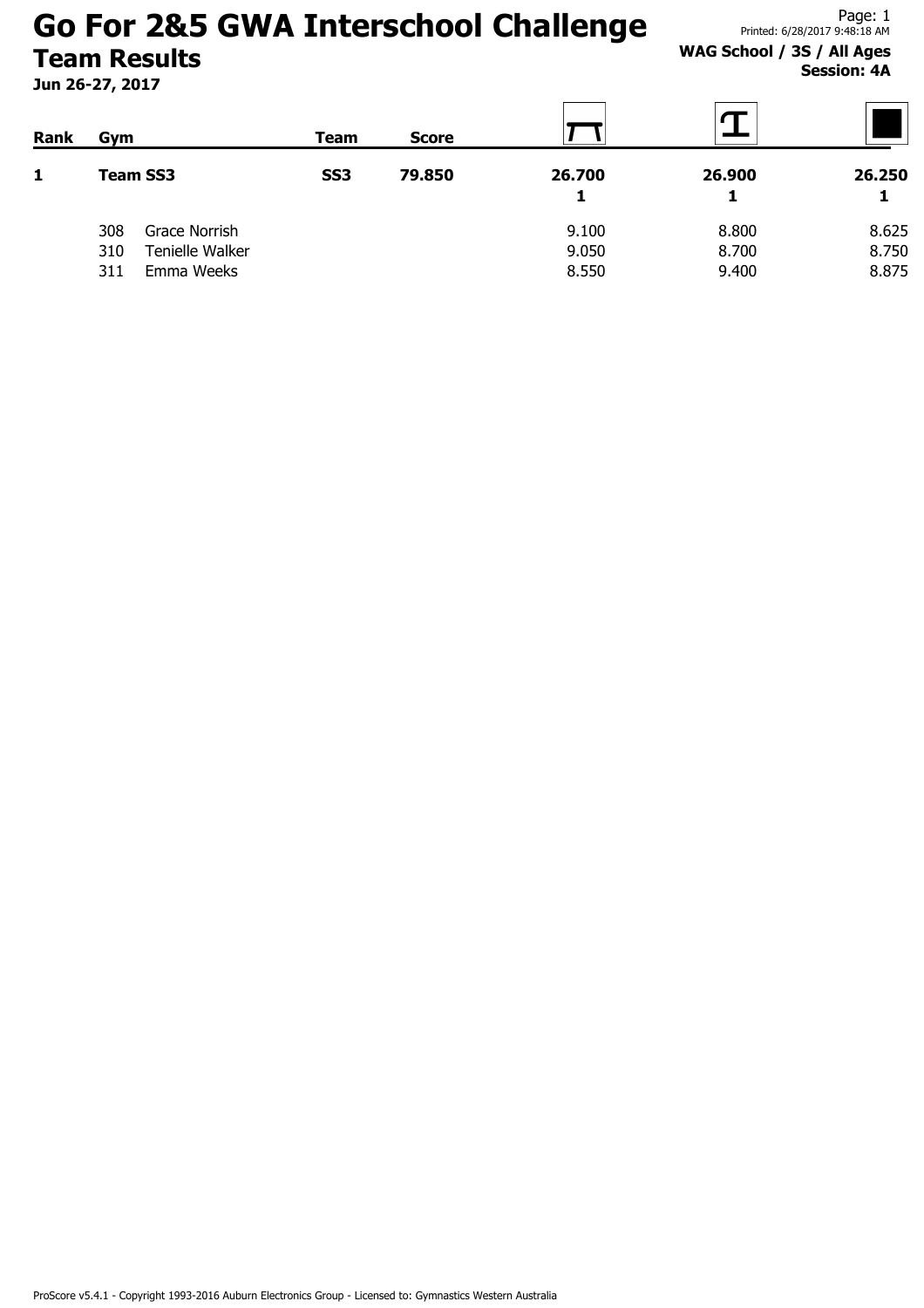Jun 26-27, 2017

#### WAG School / 3S / All Ages Session: 4A

|   |     | <b>Rank Num Name</b><br>Gym  |       |       |       | AA         |
|---|-----|------------------------------|-------|-------|-------|------------|
|   | 311 | Emma Weeks<br>St Mary's      | 8.550 | 9.400 | 8.875 | 26.825     |
| 2 | 308 | Grace Norrish<br>St Mary's   | 9.100 | 8.800 | 8.625 | 26.525     |
| 3 | 310 | Tenielle Walker<br>St Mary's | 9.050 | 8.700 | 8.750 | 26.500     |
| 4 | 309 | Molly Norrish<br>St Mary's   |       |       |       | 0.000<br>4 |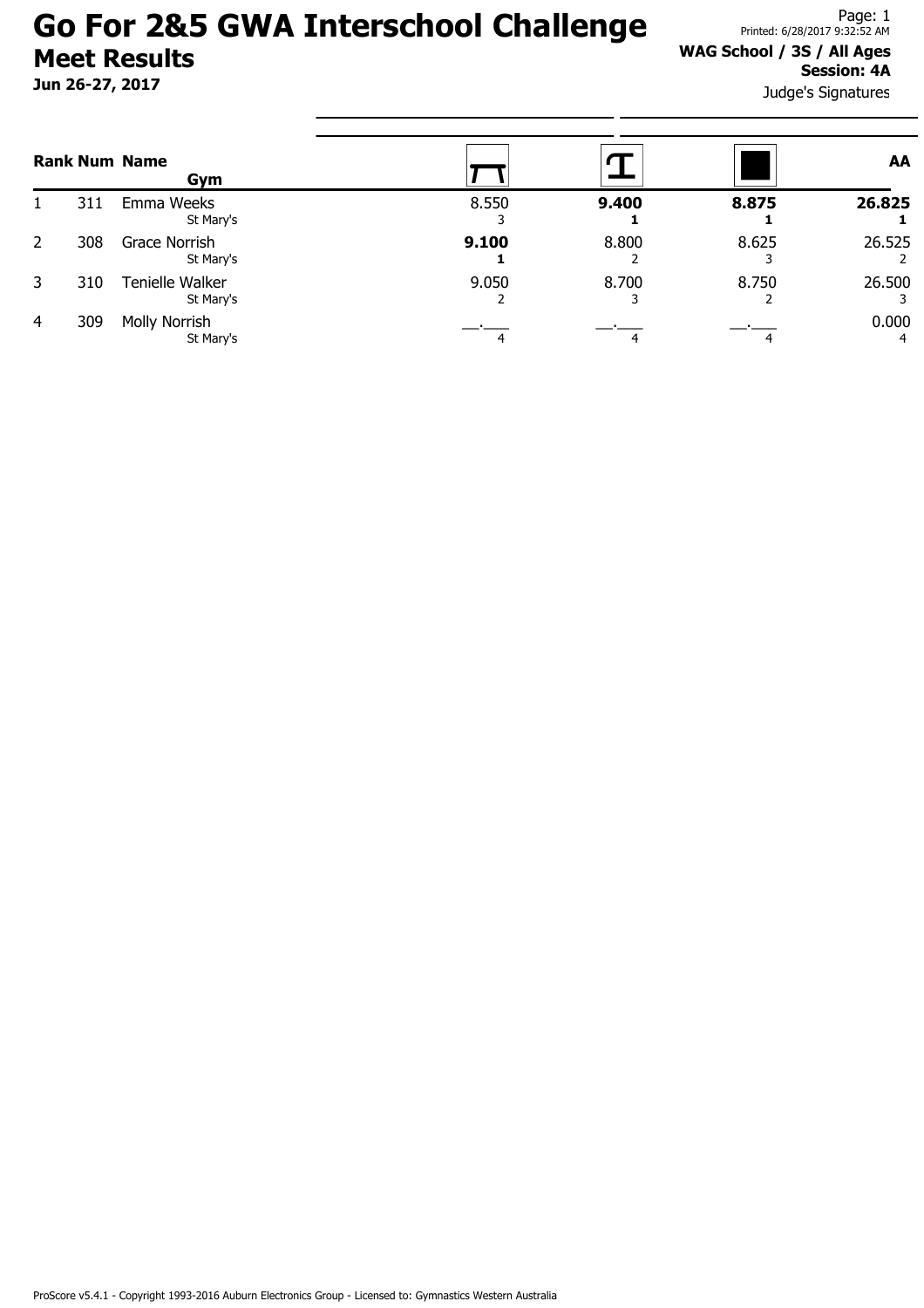# Go For 2&5 GWA Interschool Challenge

Team Results

Jun 26-27, 2017

#### WAG School / 3U / All Ages Session: 1,2

| Rank                    | Gym             |                            | <b>Team</b>     | <b>Score</b> |                         | ${\bf T}$       |        |
|-------------------------|-----------------|----------------------------|-----------------|--------------|-------------------------|-----------------|--------|
| 1                       | <b>Team CB3</b> |                            | CB <sub>3</sub> | 82.450       | 28.200                  | 27.600          | 26.650 |
|                         |                 |                            |                 |              | 1                       | 1               | 1      |
|                         | 322             | Annabel Moen               |                 |              | 9.500                   |                 |        |
|                         | 327             | Eliana Singer              |                 |              | 9.400                   |                 | 8.900  |
|                         | 318             | Sasha Lawrence             |                 |              | 9.300                   | 9.400           | 8.900  |
|                         | 323             | Sivan Nagle                |                 |              |                         | 9.200           |        |
|                         | 320             | Emma Levy                  |                 |              |                         | 9.000           | 8.850  |
| $\overline{\mathbf{2}}$ |                 | <b>Team HG3</b>            | HG3             | 79.775       | 27.050                  | 26.700          | 26.025 |
|                         |                 |                            |                 |              | 3T                      | 3               | 2      |
|                         | 333             | Anastacia Atiya            |                 |              | 9.500                   |                 |        |
|                         | 335             | Hope Hodgson               |                 |              | 8.950                   | 8.700           | 8.675  |
|                         | 338             | Emma Shaw                  |                 |              | 8.600                   | 8.900           | 8.625  |
|                         | 334             | Mackenzie Halden           |                 |              |                         | 9.100           | 8.725  |
| 3                       | <b>Team SB3</b> |                            | SB <sub>3</sub> | 79.250       | 27.050                  | 26.900          | 25.300 |
|                         |                 |                            |                 |              | 3T                      | 2               | 5      |
|                         | 343             | Paige Hewins               |                 |              | 9.100                   | 8.800           | 8.350  |
|                         | 345             | Ruby Pieri                 |                 |              | 9.000                   | 9.300           |        |
|                         | 346             | Lilly Wilson               |                 |              | 8.950                   |                 | 8.550  |
|                         | 341             | Grace Finch                |                 |              |                         | 8.800           |        |
|                         | 344             | Olivia Higgison            |                 |              |                         |                 | 8.400  |
| 4                       | <b>Team SP3</b> |                            | SP <sub>3</sub> | 78.225       | 27.350                  | 25.400          | 25.475 |
|                         |                 |                            |                 |              | $\overline{\mathbf{2}}$ | 5               | 4      |
|                         | 349             | Montanna Campbell          |                 |              | 9.400                   | 9.200           | 8.500  |
|                         | 348             | <b>Tiffany Butterworth</b> |                 |              | 9.050                   | 7.800           | 8.600  |
|                         | 347             | Hallee Beeck               |                 |              | 8.900                   | 8.400           |        |
|                         | 350             | Alyssa Cutler              |                 |              |                         |                 | 8.375  |
| 5                       |                 | <b>Team CW3</b>            | CW <sub>3</sub> | 78.125       | 26.400                  | 25.800          | 25.925 |
|                         |                 |                            |                 |              | 5                       | 4               | 3      |
|                         | 316             | Erin Havas                 |                 |              | 9.100                   | 8.700           | 8.900  |
|                         | 326             | Jada Simmelmann            |                 |              | 8.750                   |                 | 8.550  |
|                         | 328             | Merav Taub                 |                 |              | 8.550                   |                 |        |
|                         | 314             | Aliyah Cohen               |                 |              |                         | 8.700           |        |
|                         | 317             | Chantelle Kinsville        |                 |              |                         | 8.400           |        |
|                         | 330             | Taya Van Den Berg          |                 |              |                         |                 | 8.475  |
| 6                       | <b>Team CS3</b> |                            | CS <sub>3</sub> | 73.925       | 25.450                  | 24.200          | 24.275 |
|                         |                 |                            |                 |              | 6                       | $6\phantom{1}6$ | 6      |
|                         | 329             | Halle Van Den Berg         |                 |              | 9.000                   | 8.400           | 8.175  |
|                         | 324             | Emma Rockman               |                 |              | 8.700                   | 7.900           | 8.250  |
|                         | 313             | Madison Bennett            |                 |              | 7.750                   |                 |        |
|                         | 332             | Mia Voros                  |                 |              |                         | 7.900           | 7.850  |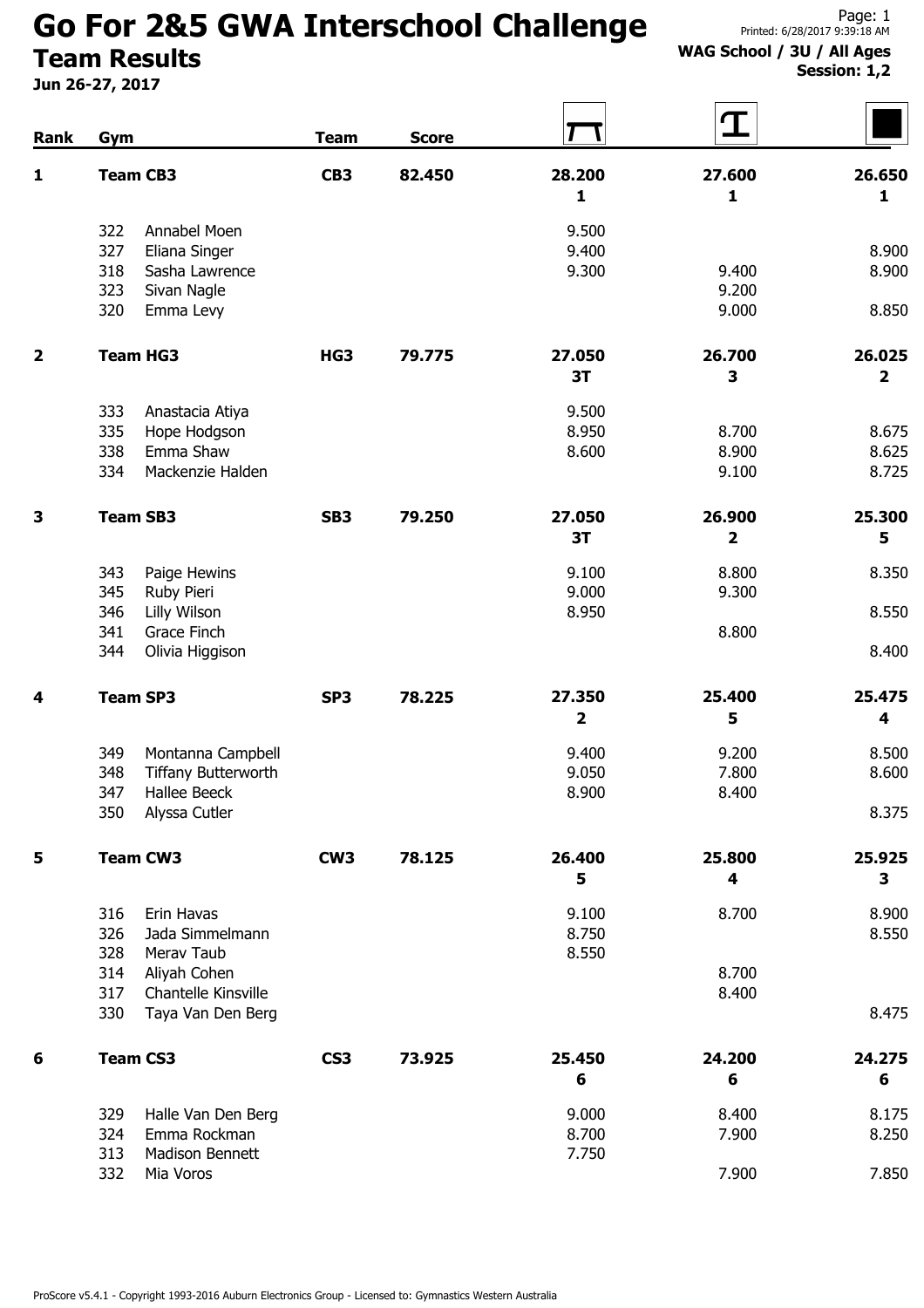Jun 26-27, 2017

#### WAG School / 3U / All Ages Session: 1,2

Judge's Signatures

|     |     | <b>Rank Num Name</b>                           |                  |                  |                   | AA                     |
|-----|-----|------------------------------------------------|------------------|------------------|-------------------|------------------------|
| 1   | 318 | Gym<br>Sasha Lawrence                          | 9.300            | 9.400            | 8.900             | 27.600                 |
| 2   | 349 | Carmel<br>Montanna Campbell<br>St Patrick's PS | 5<br>9.400<br>3T | 1<br>9.200<br>3T | 1T<br>8.500<br>15 | $\mathbf{1}$<br>27.100 |
| 3   | 320 | Emma Levy<br>Carmel                            | 9.200<br>6       | 9.000<br>6       | 8.850<br>4        | 2<br>27.050<br>3       |
| 4T  | 327 | Eliana Singer<br>Carmel                        | 9.400<br>3T      | 8.600<br>14      | 8.900<br>1T       | 26.900<br>4T           |
| 4T  | 323 | Sivan Nagle<br>Carmel                          | 9.000<br>10T     | 9.200<br>3T      | 8.700<br>6T       | 26.900<br>4T           |
| 6   | 316 | Erin Havas<br>Carmel                           | 9.100<br>7T      | 8.700<br>10T     | 8.900<br>1T       | 26.700<br>6            |
| 7T  | 322 | Annabel Moen<br>Carmel                         | 9.500<br>1T      | 8.300<br>22T     | 8.700<br>6T       | 26.500<br>7T           |
| 7T  | 345 | Ruby Pieri<br><b>SCBC</b>                      | 9.000<br>10T     | 9.300<br>2       | 8.200<br>26T      | 26.500<br>7T           |
| 9   | 335 | Hope Hodgson<br>Harrisdale                     | 8.950<br>14T     | 8.700<br>10T     | 8.675<br>8        | 26.325<br>9            |
| 10  | 333 | Anastacia Atiya<br>Harrisdale                  | 9.500<br>1T      | 8.400<br>17T     | 8.375<br>21T      | 26.275<br>$10\,$       |
| 11  | 343 | Paige Hewins<br><b>SCBC</b>                    | 9.100<br>7T      | 8.800<br>8T      | 8.350<br>23T      | 26.250<br>11           |
| 12T | 334 | Mackenzie Halden<br>Harrisdale                 | 8.300<br>29      | 9.100<br>5       | 8.725<br>5        | 26.125<br>12T          |
| 12T | 338 | Emma Shaw<br>Harrisdale                        | 8.600<br>23      | 8.900<br>7       | 8.625<br>10       | 26.125<br>12T          |
| 14  | 341 | Grace Finch<br><b>SCBC</b>                     | 8.900<br>16T     | 8.800<br>8T      | 8.350<br>23T      | 26.050<br>14           |
| 15  | 346 | Lilly Wilson<br><b>SCBC</b>                    | 8.950<br>14T     | 8.500<br>15T     | 8.550<br>12T      | 26.000<br>15           |
| 16  | 331 | Maytal Vider<br>Carmel                         | 8.900<br>16T     | 8.400<br>17T     | 8.550<br>12T      | 25.850<br>16           |
| 17  | 344 | Olivia Higgison<br><b>SCBC</b>                 | 8.800<br>19      | 8.500<br>15T     | 8.400<br>19T      | 25.700<br>17           |
| 18  | 329 | Halle Van Den Berg<br>Carmel                   | 9.000<br>10T     | 8.400<br>17T     | 8.175<br>29       | 25.575<br>18           |
| 19  | 325 | Rori Sabath<br>Carmel                          | 9.000<br>10T     | 8.300<br>22T     | 8.200<br>26T      | 25.500<br>19           |
| 20T | 348 | <b>Tiffany Butterworth</b><br>St Patrick's PS  | 9.050<br>9       | 7.800<br>30T     | 8.600<br>11       | 25.450<br>20T          |
| 20T | 319 | Demi Leibowitz<br>Carmel                       | 8.700<br>21T     | 8.100<br>27      | 8.650<br>9        | 25.450<br>20T          |
| 22  | 340 | Grace Dignam<br><b>SCBC</b>                    | 8.400<br>26T     | 8.700<br>10T     | 8.200<br>26T      | 25.300<br>22           |
| 23  | 330 | Taya Van Den Berg<br>Carmel                    | 8.500<br>25      | 8.300<br>22T     | 8.475<br>16       | 25.275<br>23           |
| 24  | 324 | Emma Rockman<br>Carmel                         | 8.700<br>21T     | 7.900<br>28T     | 8.250<br>25       | 24.850<br>24           |
| 25T | 328 | Merav Taub<br>Carmel                           | 8.550<br>24      | 8.200<br>26      | 8.075<br>30       | 24.825<br>25T          |
| 25T | 317 | Chantelle Kinsville<br>Carmel                  | 8.000<br>30      | 8.400<br>17T     | 8.425<br>18       | 24.825<br>25T          |
| 27  | 326 | Jada Simmelmann<br>Carmel                      | 8.750<br>20      | 7.500<br>35T     | 8.550<br>12T      | 24.800<br>27           |

ProScore v5.4.1 - Copyright 1993-2016 Auburn Electronics Group - Licensed to: Gymnastics Western Australia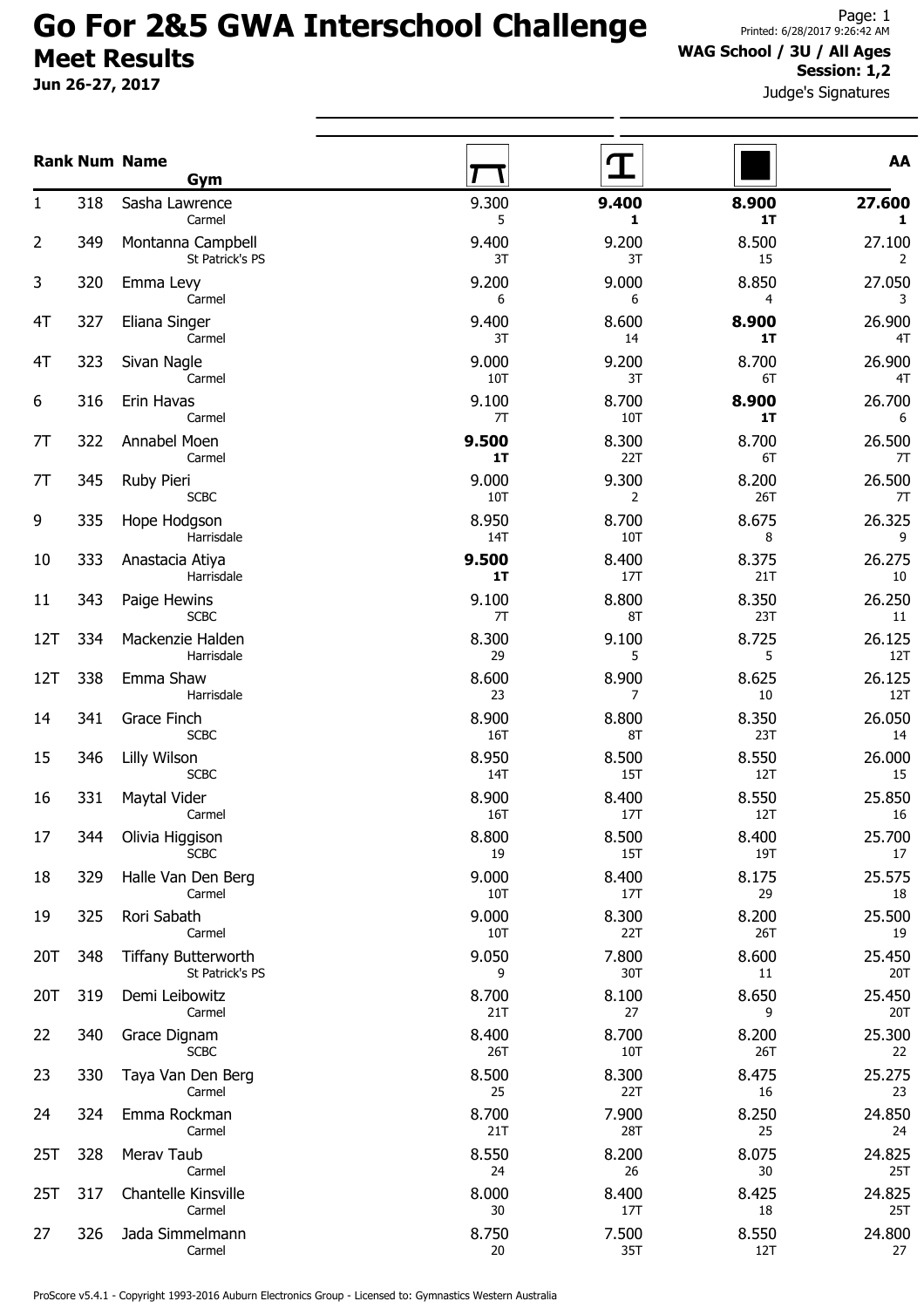Jun 26-27, 2017

### WAG School / 3U / All Ages Session: 1,2

|       |     | <b>Rank Num Name</b><br>Gym            |              |                |              | AA             |
|-------|-----|----------------------------------------|--------------|----------------|--------------|----------------|
| 28T   | 314 | Aliyah Cohen<br>Carmel                 | 7.950<br>31  | 8.700<br>10T   | 8.000<br>31  | 24.650<br>28T  |
| 28T   | 336 | Cassidy Leen<br>Harrisdale             | 8.400<br>26T | 7.800<br>30T   | 8.450<br>17  | 24.650<br>28T  |
| 30    | 339 | Ava Davies<br><b>SCBC</b>              | 8.400<br>26T | 8.300<br>22T   | 7.800<br>33  | 24.500<br>30   |
| 31    | 347 | <b>Hallee Beeck</b><br>St Patrick's PS | 8.900<br>16T | 8.400<br>17T   | 6.300<br>36  | 23.600<br>31   |
| 32    | 350 | Alyssa Cutler<br>St Patrick's PS       | 7.700<br>33  | 7.500<br>35T   | 8.375<br>21T | 23.575<br>32   |
| 33    | 337 | Matia Panaia<br>Harrisdale             | 7.250<br>35T | 7.800<br>30T   | 8.400<br>19T | 23.450<br>33   |
| 34    | 332 | Mia Voros<br>Carmel                    | 7.250<br>35T | 7.900<br>28T   | 7.850<br>32  | 23.000<br>34   |
| 35T   | 313 | Madison Bennett<br>Carmel              | 7.750<br>32  | 7.700<br>$33*$ | 7.375<br>35  | 22.825<br>35T  |
| 35T   | 351 | Kimberley Dowling<br>St Patrick's PS   | 7.500<br>34  | 7.700<br>$33*$ | 7.625<br>34  | 22.825<br>35T  |
| $37*$ | 321 | Honey Migdale<br>Carmel                | $37*$        | $37*$          | $37*$        | 0.000<br>$37*$ |
| $37*$ | 342 | Mia Groom<br><b>SCBC</b>               | $37*$        | $37*$          | $37*$        | 0.000<br>$37*$ |
| $37*$ | 312 | Karin Ben Pelech<br>Carmel             | $37*$        | $37*$          | $37*$        | 0.000<br>$37*$ |
| $37*$ | 315 | Jazz Habani<br>Carmel                  | $37*$        | $37*$          | $37*$        | 0.000<br>$37*$ |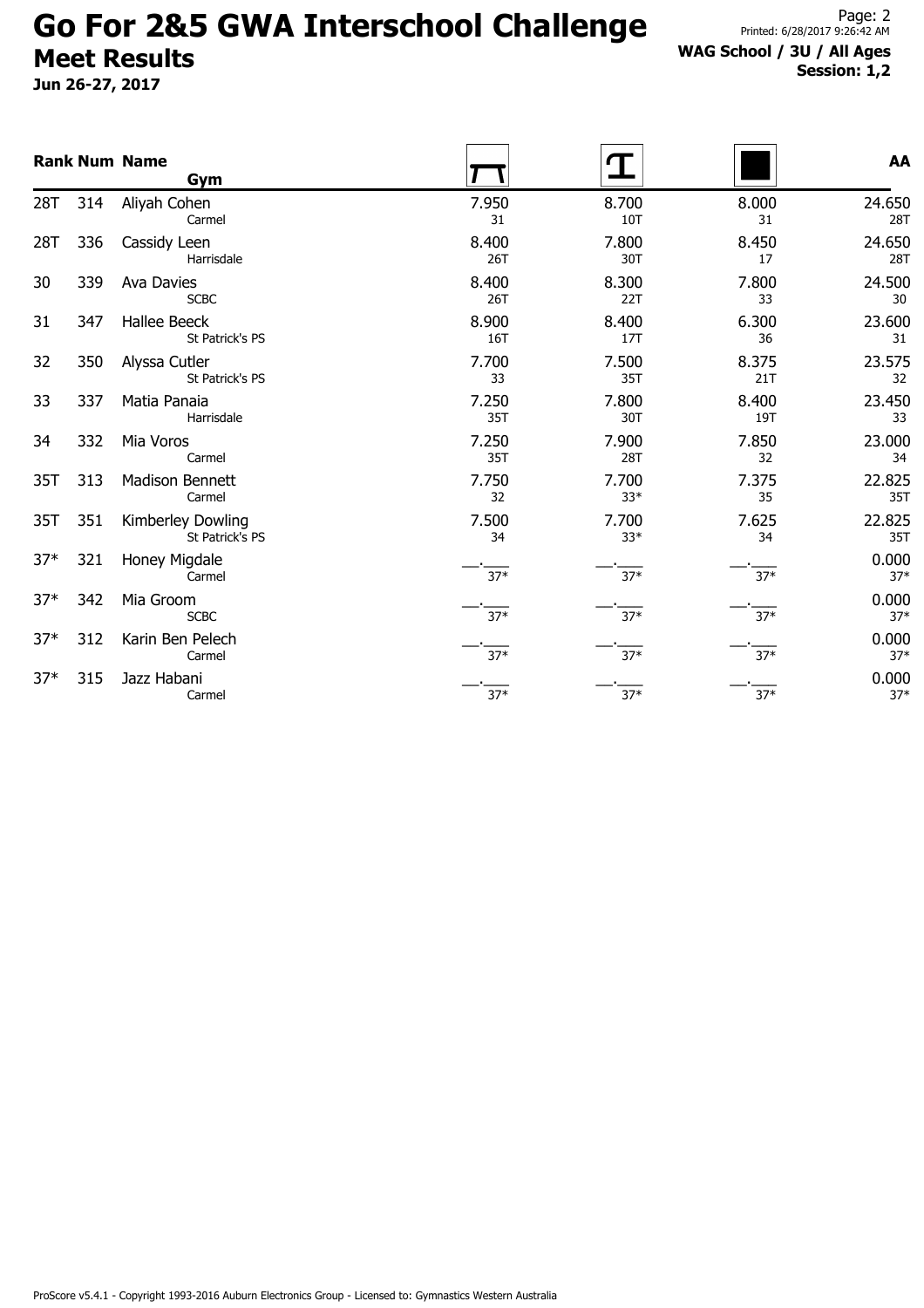# Go For 2&5 GWA Interschool Challenge

Team Results

Jun 26-27, 2017

#### WAG School / 4D / All Ages Session: 5A,5B

| Rank                    | Gym                                                | <b>Team</b> | <b>Score</b> |                         | $\mathbf T$             |                         |
|-------------------------|----------------------------------------------------|-------------|--------------|-------------------------|-------------------------|-------------------------|
| $\mathbf{1}$            | <b>Team WR4</b>                                    | WR4         | 83.050       | 26.500                  | 27.650                  | 28.900                  |
|                         |                                                    |             |              | 1                       | 1                       | $\mathbf{1}$            |
|                         | Alli Fitzgerald<br>426                             |             |              | 9.300                   | 9.200                   | 9.700                   |
|                         | 435<br>Sinead Ryall                                |             |              | 8.800                   | 9.750                   | 9.700                   |
|                         | 428<br>Holly Harwood                               |             |              | 8.400                   |                         |                         |
|                         | 434<br>Amelie McLellan                             |             |              |                         | 8.700                   | 9.500                   |
| $\overline{\mathbf{2}}$ | <b>Team SR4</b>                                    | SR4         | 77.300       | 26.100                  | 25.300                  | 25.900                  |
|                         |                                                    |             |              | $\overline{\mathbf{2}}$ | $\overline{\mathbf{2}}$ | 3                       |
|                         | 417<br>Sierra Beard                                |             |              | 9.000                   | 8.500                   | 8.500                   |
|                         | 419<br>Sophia Costin                               |             |              | 8.800                   |                         | 8.800                   |
|                         | 424<br>Eloise Richardson                           |             |              | 8.300                   |                         |                         |
|                         | 421<br>Lucy Ellis                                  |             |              |                         | 8.500                   |                         |
|                         | 418<br>Emma Coetser<br>422<br><b>Isabel Hewins</b> |             |              |                         | 8.300                   | 8.600                   |
|                         |                                                    |             |              |                         |                         |                         |
| 3                       | <b>Team HJ4</b>                                    | <b>HJ4</b>  | 74.200       | 25.500                  | 21.400                  | 27.300                  |
|                         |                                                    |             |              | 3                       | 4                       | $\overline{\mathbf{2}}$ |
|                         | 414<br><b>Emily Thom</b>                           |             |              | 8.900                   |                         | 9.000                   |
|                         | 405<br>Scarlett Kramer                             |             |              | 8.500                   | 6.800                   | 9.000                   |
|                         | 410<br>Caitlyn Rennie                              |             |              | 8.100                   |                         |                         |
|                         | 404<br>Ember Jones<br>Izzabella Infante<br>403     |             |              |                         | 7.400<br>7.200          | 9.300                   |
|                         |                                                    |             |              |                         |                         |                         |
| 4                       | <b>Team WD4</b>                                    | WD4         | 72.700       | 25.100                  | 22.100                  | 25.500                  |
|                         |                                                    |             |              | 4                       | 3                       | 4                       |
|                         | 433<br>Paxton Kemp                                 |             |              | 8.500                   | 7.000                   | 8.700                   |
|                         | 431<br>Chloe Jones                                 |             |              | 8.400                   | 8.200                   |                         |
|                         | 432<br><b>Emily Jones</b>                          |             |              | 8.200                   | 6.900                   |                         |
|                         | 429<br>Hayleigh Humphries                          |             |              |                         |                         | 9.200<br>7.600          |
|                         | 430<br>Abbey Johnbson                              |             |              |                         |                         |                         |
| 5                       | <b>Team HS4</b>                                    | HS4         | 70.800       | 24.900                  | 21.300                  | 24.600                  |
|                         |                                                    |             |              | 5                       | 5                       | 5                       |
|                         | 415<br>Cleo Van Leeve                              |             |              | 8.400                   | 7.600                   | 8.400                   |
|                         | 400<br>Gurleen Boparai                             |             |              | 8.300                   | 6.700                   | 8.200                   |
|                         | 402<br>Prachi Dasadiya                             |             |              | 8.200                   |                         |                         |
|                         | 413<br>Gabriella Street                            |             |              |                         | 7.000                   | 8.000                   |
| 6                       | <b>Team HD4</b>                                    | HD4         | 66.600       | 22.600                  | 19.900                  | 24.100                  |
|                         |                                                    |             |              | 6                       | 6                       | 6                       |
|                         | 406<br>Samruddhi Mohite                            |             |              | 7.800                   | 6.200                   | 8.600                   |
|                         | 407<br>Kelly Mukome                                |             |              | 7.500                   | 7.000                   | 7.800                   |
|                         | 411<br>Isabella Rice                               |             |              | 7.300                   |                         |                         |
|                         | 409<br>Chloe Porter                                |             |              |                         | 6.700                   | 7.700                   |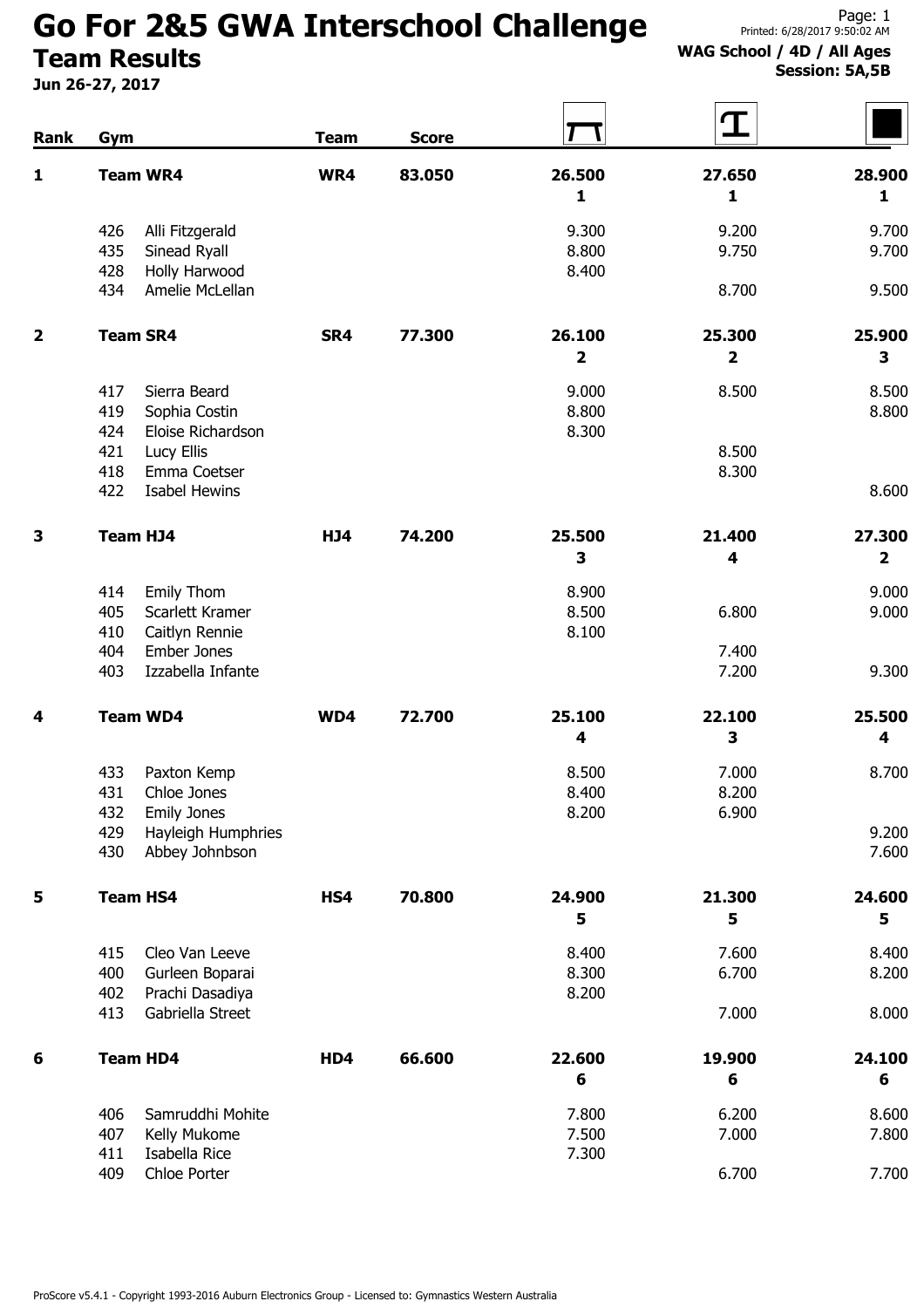Jun 26-27, 2017

#### WAG School / 4D / All Ages Session: 5A,5B

Judge's Signatures

|       |     | <b>Rank Num Name</b><br><b>Gym</b>    |                     |                |                | AA                       |
|-------|-----|---------------------------------------|---------------------|----------------|----------------|--------------------------|
| 1     | 435 | Sinead Ryall<br>Warnbro PS            | 8.800<br>4T         | 9.750<br>1     | 9.700<br>1T    | 28.250<br>1              |
| 2     | 426 | Alli Fitzgerald<br>Warnbro PS         | 9.300<br>1          | 9.200<br>2     | 9.700<br>1T    | 28.200<br>$\overline{2}$ |
| 3     | 434 | Amelie McLellan<br>Warnbro PS         | 8.200<br>13T        | 8.700<br>3     | 9.500<br>3     | 26.400<br>3              |
| 4     | 417 | Sierra Beard<br><b>SCBC</b>           | 9.000<br>2          | 8.500<br>4T    | 8.500<br>13T   | 26.000<br>4              |
| 5     | 428 | Holly Harwood<br>Warnbro PS           | 8.400<br>8T         | 8.300<br>6T    | 8.900<br>8     | 25.600<br>5              |
| 6     | 419 | Sophia Costin<br><b>SCBC</b>          | 8.800<br>4T         | 7.200<br>15T   | 8.800<br>9     | 24.800<br>6              |
| 7T    | 414 | <b>Emily Thom</b><br>Harrisdale       | 8.900<br>3          | 6.500<br>26T   | 9.000<br>6T    | 24.400<br>7T             |
| 7T    | 421 | Lucy Ellis<br><b>SCBC</b>             | 7.900<br>20T        | 8.500<br>4T    | 8.000<br>19T   | 24.400<br>7T             |
| 7T    | 415 | Cleo Van Leeve<br>Harrisdale          | 8.400<br>8T         | 7.600<br>10    | 8.400<br>16T   | 24.400<br>7T             |
| 10    | 405 | Scarlett Kramer<br>Harrisdale         | 8.500<br>6T         | 6.800<br>22T   | 9.000<br>6T    | 24.300<br>10             |
| 11    | 433 | Paxton Kemp<br>Warnbro PS             | 8.500<br>6T         | 7.000<br>17T   | 8.700<br>10    | 24.200<br>11             |
| 12T   | 431 | Chloe Jones<br>Warnbro PS             | 8.400<br>8T         | 8.200<br>8     | 7.400<br>30T   | 24.000<br>12T            |
| 12T   | 418 | Emma Coetser<br><b>SCBC</b>           | 7.700<br>23         | 8.300<br>6T    | 8.000<br>19T   | 24.000<br>12T            |
| 14T   | 403 | Izzabella Infante<br>Harrisdale       | 7.300<br>27T        | 7.200<br>15T   | 9.300<br>4     | 23.800<br>14T            |
| 14T   | 436 | Victoria Wollstein<br>Warnbro PS      | 8.000<br><b>18T</b> | 7.400<br>12T   | 8.400<br>16T   | 23.800<br>14T            |
| 16T   | 425 | Annabel Cassidy-Ballard<br>Warnbro PS | 8.200<br>13T        | 6.800<br>22T   | 8.500<br>13T   | 23.500<br>16T            |
| 16T - | 420 | Teagan Crabbe<br><b>SCBC</b>          | 8.000<br>18T        | 7.500<br>11    | 8.000<br>19T   | 23,500<br>16T            |
| 18    | 424 | Eloise Richardson<br><b>SCBC</b>      | 8.300<br>11T        | 7.250<br>14    | 7.700<br>25T   | 23.250<br>18             |
| 19    | 400 | Gurleen Boparai<br>Harrisdale         | 8.300<br>11T        | 6.700<br>24T   | 8.200<br>18    | 23.200<br>19             |
| 20T   | 429 | Hayleigh Humphries<br>Warnbro PS      | 7.900<br><b>20T</b> | 6.000<br>30T   | 9.200<br>5     | 23.100<br>20T            |
| 20T   | 410 | Caitlyn Rennie<br>Harrisdale          | 8.100<br>17         | 6.500<br>26T   | 8.500<br>13T   | 23.100<br>20T            |
| 22    | 423 | Lola Price<br><b>SCBC</b>             | 7.500<br>24T        | 8.000<br>9     | 7.400<br>30T   | 22.900<br>22             |
| 23    | 404 | <b>Ember Jones</b><br>Harrisdale      | 7.400<br>26         | 7.400<br>12T   | 8.000<br>19T   | 22.800<br>23             |
| 24T   | 406 | Samruddhi Mohite<br>Harrisdale        | 7.800<br>22         | 6.200<br>29    | 8.600<br>$11*$ | 22.600<br>24T            |
| 24T   | 422 | <b>Isabel Hewins</b><br><b>SCBC</b>   | 7.100<br>31         | 6.900<br>$20*$ | 8.600<br>$11*$ | 22.600<br>24T            |
| 24T   | 432 | <b>Emily Jones</b><br>Warnbro PS      | 8.200<br>13T        | 6.900<br>$20*$ | 7.500<br>28T   | 22.600<br>24T            |
| 27    | 407 | Kelly Mukome<br>Harrisdale            | 7.500<br>24T        | 7.000<br>17T   | 7.800<br>24    | 22.300<br>27             |

ProScore v5.4.1 - Copyright 1993-2016 Auburn Electronics Group - Licensed to: Gymnastics Western Australia